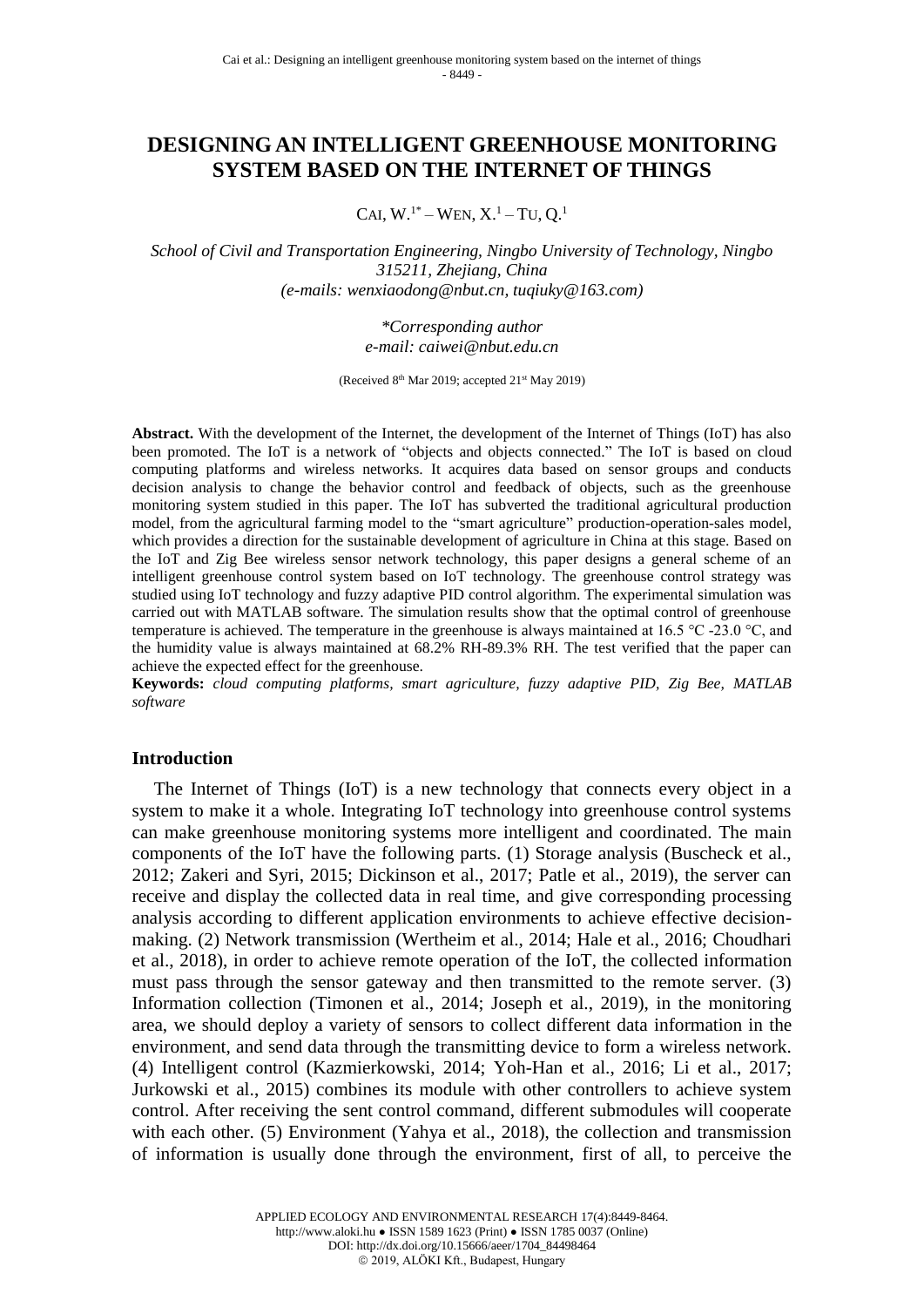surrounding environment, and then adjust the information through the corresponding control equipment. IoT technology is the product of the development of new generation information technology, and has been highly valued and widely used in wireless communication applications.

The IoT is generally combined with Zig Bee wireless sensor network technology ( Espinosafaller, 2012), which is a short-range, low-rate wireless communication technology. The name of Zig Bee comes from the body language of the bees. When the bees find pollen, they will dance in a zig-zag motion. Through this splay, the message of the pollen's position and distance will be transmitted to the companion. It was formerly known as "Home RF Lite" or "Fire Fly" communication technology for wireless communication at close range (Yusof et al., 2015; Hithnawi et al., 2016; Tianlei, 2019). Zig Bee has the characteristics of small size, low energy consumption, short delay, large network capacity and strong stability. It can be easily integrated into various devices and is suitable for various intelligent control areas (Zheng et al., 2018). Zig Bee's network/security layer is responsible for providing LG WPAN with Zig Bee wireless network formation, network protection and information management services, and defines some common application function interfaces, defining appropriate service interfaces for the application layer to ensure stable operation of the MAC layer (Messo et al., 2013; Jang et al., 2015; Kasim et al., 2019). The application framework layer mainly contains application support layers, Zig Bee device objects, objects provided by the manufacturer, and is used to provide some common application framework models for Zig Bee applications (Fan et al., 2011; Nkwuda et al., 2019). Based on the IoT architecture, Zig Bee wireless sensor network technology has been applied to the greenhouse.

The greenhouse is also called glasshouse. Its main function is to plant crops and to maintain the function of heat preservation and light transmission. In the spring and winter seasons, there are some crops that are not suitable for growing. The greenhouse can artificially provide a growing environment for crops, which in turn increases crop yields. The variety of greenhouses can be divided into many different types depending on the roofing materials, lighting supplies, appearance and heating conditions. From the structure of the greenhouse, it should be a confined space and able to maintain temperature, while also having the function of facilitating ventilation and reducing temperature. Today's modern greenhouses use the computer control system to achieve intelligent control of environmental factors in the greenhouse, which improves the growth environment for crop growth. The greenhouse mainly uses sunshade materials to build some or all of the outer shells, and can build corresponding greenhouses for their crops in cold seasons or in climates where crop growth is not suitable (Messelink, 2014; Snipen, 2015; Azeem et al., 2018).

The main factors affecting the growth and development of crops are: temperature, moisture, light, air, biological factors, etc. (Vakilian and Massah, 2017). These factors do not exist alone, but have a close relationship with each other. The growth of crops is often affected by environmental integration. Crop growth is often affected by complex environments. Among them, factors such as temperature and humidity are the most important, and the stability of the greenhouse ecological environment is maintained by controlling them to maintain the environment in which crops are suitable for growth.

Based on the IoT architecture and Zig Bee wireless sensor network technology (Zhang et al., 2018a; Okpoli, 2019), this paper designs a general scheme of intelligent greenhouse control system based on IoT technology. The application of IoT technology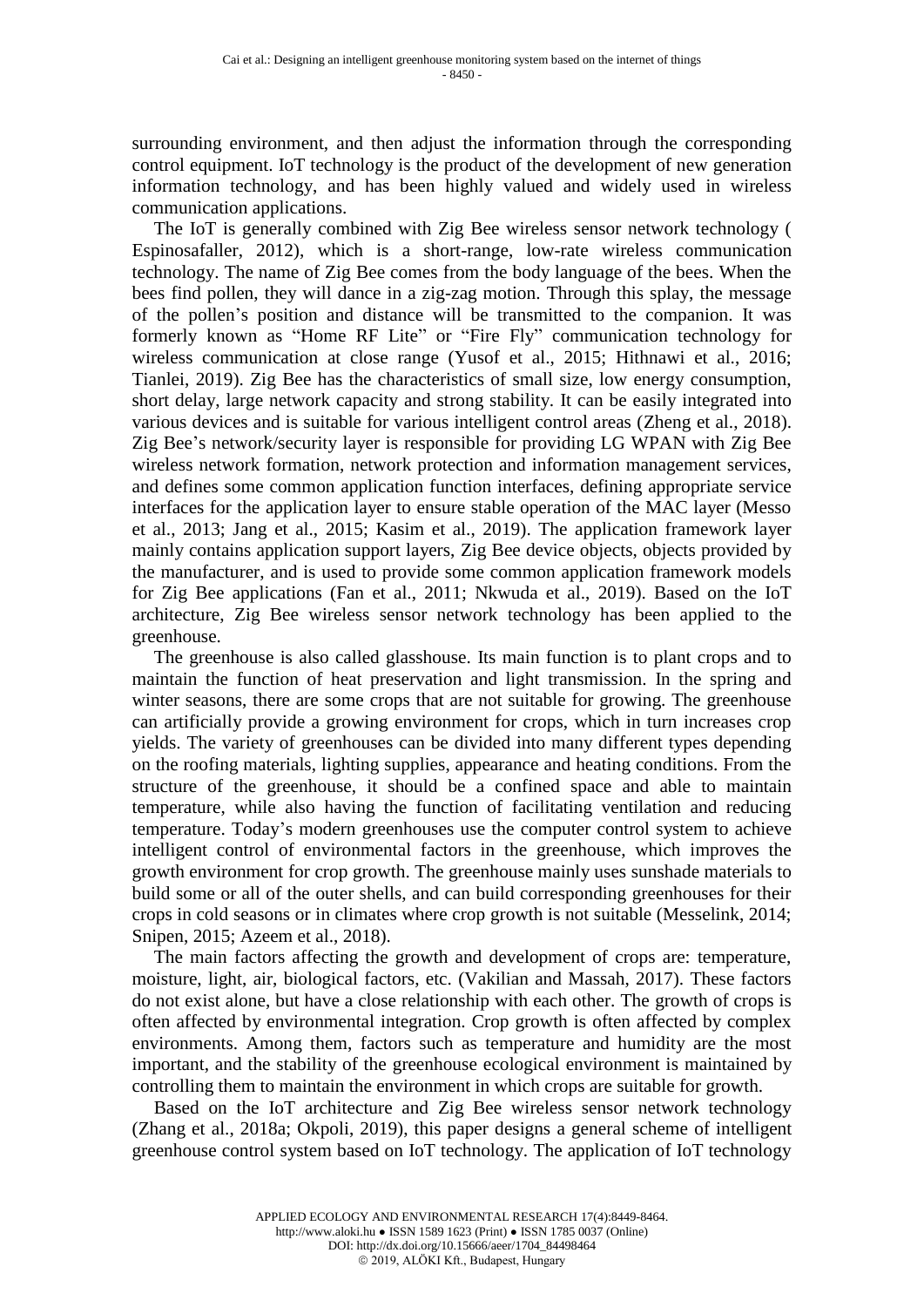and fuzzy adaptive PID control algorithm combined with greenhouses to analyze the characteristics of greenhouse environmental factors. Just as the above mentioned temperature, moisture, illumination, etc. were verified, the main control parameters in the greenhouse environment were determined. According to the control characteristics of the main factors, the control schemes of various environmental factors in the greenhouse were designed, and the corresponding mathematical models were established. The greenhouse temperature control strategy was studied (Zhang et al., 2018b; Sunny et al., 2018). The experimental test verified that the system design can achieve the expected effect of the greenhouse. Then, based on the characteristics of nonlinearity and large hysteresis of greenhouse temperature, a fuzzy adaptive PID controller is designed. According to the actual requirements of greenhouse temperature, the PID parameters are adjusted online to achieve optimal control of greenhouse temperature (Zou, 2018). The simulation results show that the algorithm has good effectiveness in the temperature control process.

## **Proposed method**

### *Fuzzy PID control algorithm*

The greenhouse monitoring system is a group of 15 greenhouses and a complex monitoring system for monitoring the environment. In terms of monitoring, there are mainly indoor temperature, humidity and light. It is also necessary to monitor the multiparameter complex data such as moisture, pH and even air content in the soil, temperature and humidity of plant foliage. In the control, there are many devices such as fans, heating pipes, sunshades and humidifiers, which need to participate in the environmental change process of the greenhouse.

The fuzzy PID control algorithm can adjust the scale factor, integral factor and differential factor of the conventional PID control in real time according to the predesigned fuzzy rules to adjust the environmental parameters of the greenhouse. The main core is the PID control method, and the fuzzy control is the method of continuously adjusting the PID parameters.

In practical engineering applications, the most commonly used controller design is the PID controller. It is mainly composed of the proportional coefficient  $k_p$ , the integral coefficient  $k_i$  and the differential coefficient  $k_d$ . The structure of the fuzzy PID controller is shown in *Figure 1*.

Among them,  $r(t)$  is the set value of the system,  $y(t)$  is the actual measured value of the system,  $e(t)$  is the difference between the system set value and the measured value of the system, that is, the deviation, which is generally used as the input of the PID controller, and its calculation formula (*Eq. 1*) is:

$$
e(t) = r(t) - y(t)
$$
 (Eq.1)

The output expression of the PID controller (*Eq. 2*) is:

$$
u(t) = K_p e(t) + K_I \int_0^t e(\tau) dx + K_D \frac{de(t)}{dt}
$$
 (Eq.2)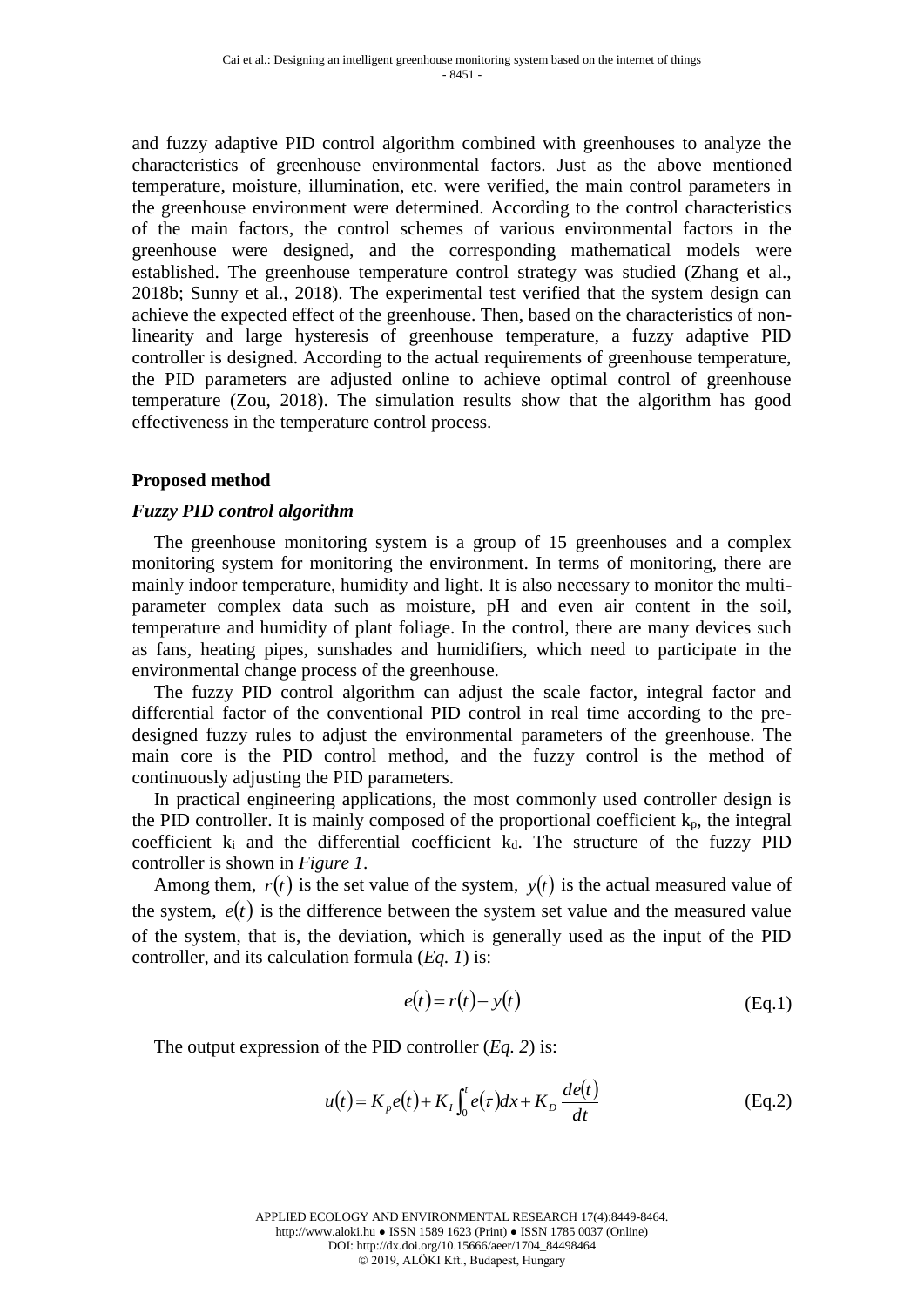In the above formula,  $K_P$  represents the proportional gain,  $K_I$  represents the integral gain, and  $K_D$  represents the differential gain. The PID controller adjusts the size of these three parameters to meet the requirements of the control system. According to the fuzzy control process, the precise quantity is transformed into the membership function of the fuzzy set by means of quantization and fuzzification. Fuzzification, by definition, converts the input space of the input domain observation into a mapping in the fuzzy set, essentially finding the fuzzy set membership function of the numerical domain corresponding to the concept.



*Figure 1. Fuzzy PID structure diagram*

The tuning of PID parameters must consider the role and mutual influence of proportional integral differential coefficients in different corresponding stages. The traditional PID parameter adjustment experience shows that:

(1) When the deviation is large, a larger proportional coefficient should be taken to ensure the acceleration response speed of the system; in order to avoid the differential saturation caused by excessive deviation change, the control effect is out of range, and the differential coefficient change should be made smaller; The system response is overadjusted, resulting in integral saturation, and the integral action should be removed;

(2) When the deviation and deviation change rate are medium, take a small proportional coefficient to prevent overshoot, and the integral differential coefficient should take the median value;

(3) When the deviation is small, a smaller proportional coefficient should be taken to ensure that no overshoot is generated, and a larger integral coefficient is taken to improve the dynamic characteristics of the system. The differential coefficient becomes smaller when the rate of change of the deviation is large, and becomes larger when the rate of change of the deviation is small.

(4) When the rate of change of the deviation is large, the smaller the proportional coefficient, the slower the response speed, and the greater the integral strain.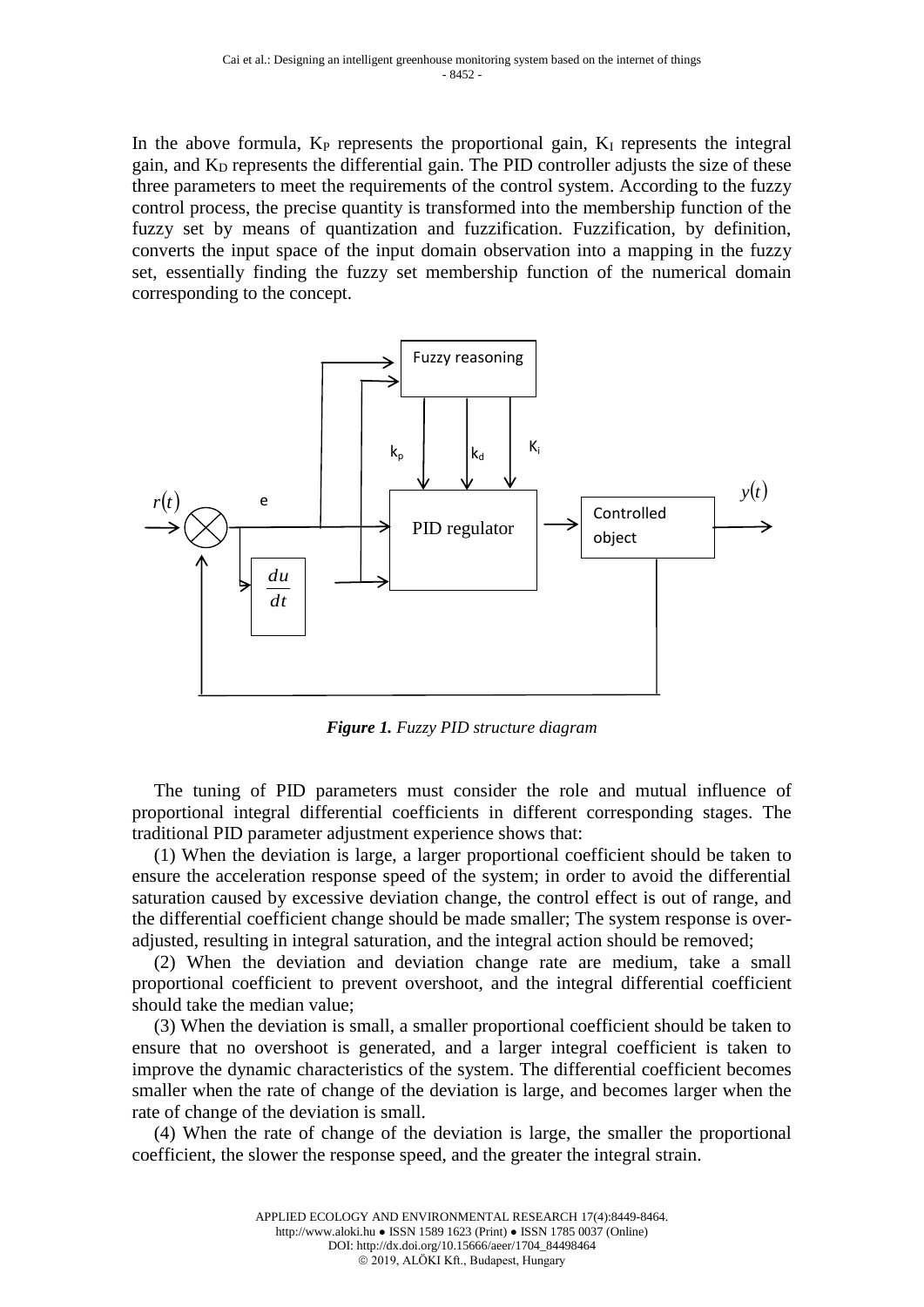#### *Radial basis function (RBF) neural network data fusion*

RBF network belongs to a multilayer forward network. When the BP network is used for function approximation, the weight is adjusted by the negative gradient descent method. This method of adjusting the weight has the disadvantages of slow convergence and local minimum. Since the BP neural network corrects the weight by the gradient descent method in the process of function approximation, this correction method has a slow convergence speed and easily converges to the local minimum point, which has certain limitations. RBF neural networks are superior to BP neural networks in terms of approximation ability, classification ability and learning speed.

The most commonly used RBF is a Gaussian function with two adjustable parameters, the center position and the variance b (the width parameter of the function). When using such a function, there are three sets of tunable parameters (parameters to be trained) of the entire network, that is, the center position, variance, and weight of the output unit of each basis function. Usually, the number of nodes in the hidden layer is selected as the number of training samples, and each node has a center vector of a RBF, which is the input vector of the training sample. Its network structure is shown in *Figure 2.*



*Figure 2. RBF neural network structure*

The transfer function of the hidden layer node is Gauss function:  $f(x) = exp($  $x^2/b$  = exp(- $\delta^2 K/b$ ), where the parameter *b* controls the effect of the width of the bellshaped Gaussian curve.

The center value of the Gaussian function of each hidden layer node is  $C_K = |C_{K1}, C_{K2},..., C_{Kn}|$ ,  $K = 1, 2,...N$ , and the net input of the hidden node is defined as the Euclidean distance between the input  $X$  and the RBF center vector of the hidden node (*Eq. 3*), namely:

$$
\delta_K = \|X - C_K\|^2 = \sum_{i=1}^n (x_i - C_{Ki})^2 \quad K = 1, 2, \dots N
$$
 (Eq.3)

APPLIED ECOLOGY AND ENVIRONMENTAL RESEARCH 17(4):8449-8464. http://www.aloki.hu ● ISSN 1589 1623 (Print) ● ISSN 1785 0037 (Online) DOI: http://dx.doi.org/10.15666/aeer/1704\_84498464 2019, ALÖKI Kft., Budapest, Hungary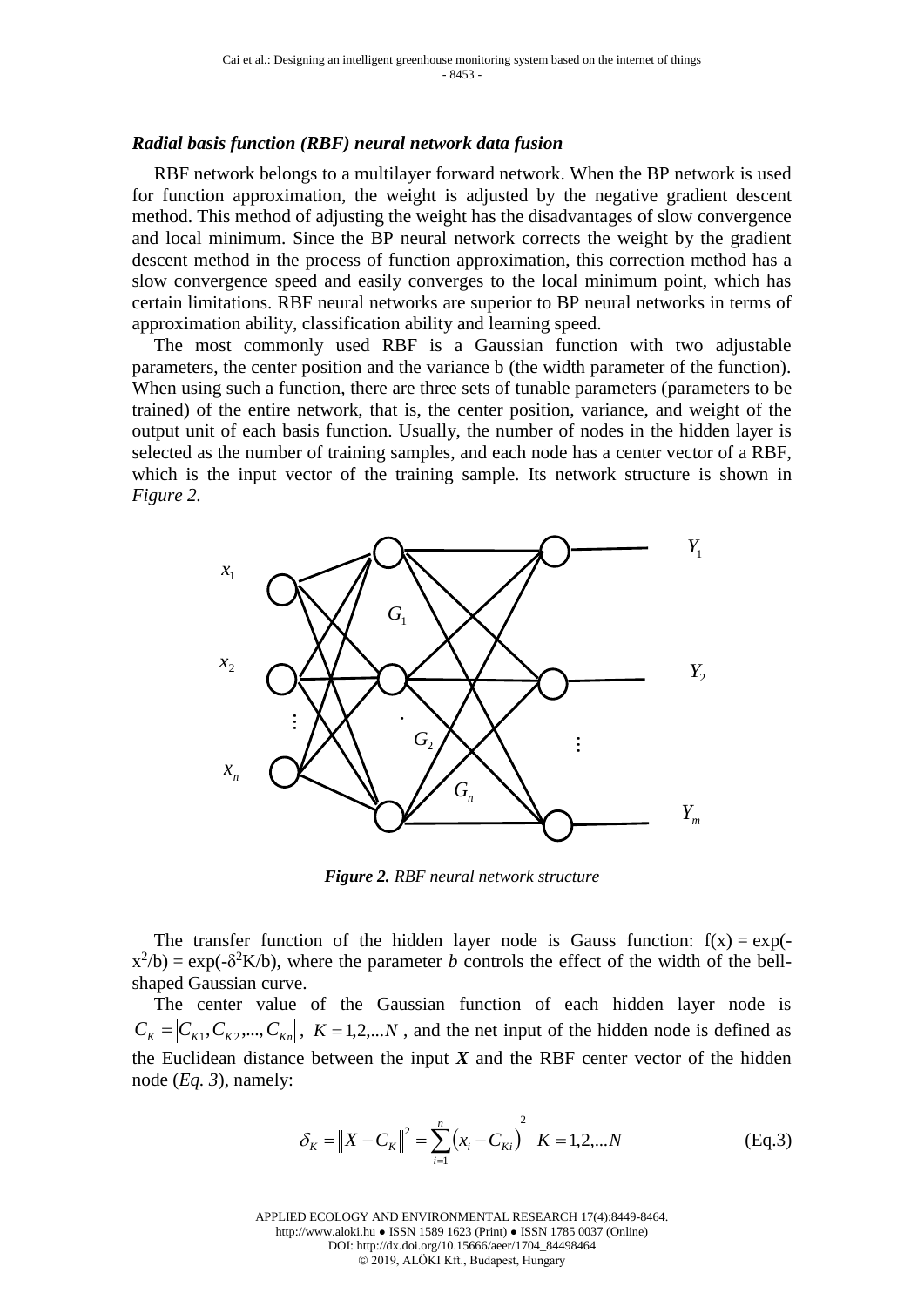The output  $y_K = f(\delta_K)$  of the hidden layer node represents the extent to which the input mode leaves the center of the RBF represented by the implicit node. The final output layer of the network is a linear combination of the output of the hidden layer node.

The output of the node *j* is:  $Y_j = \sum_{K=1} w_{Kj} \cdot Z_K - \theta = W_j$ . *N K*  $Y_j = \sum_{K} W_{Kj} \cdot Z_K - \theta = W_j \cdot Z$ 1  $\theta = W_j \cdot Z$ , where  $W_j = [w_{1j}, w_{2j}, \dots, w_{Nj}]$ is the weight of the output layer and  $Z = [z_1, z_2, ..., z_N]$  is the hidden layer output.

The learning process of the RBF network is divided into two phases. In the first stage, the center value  $C_k$  and the normalization constant of the Gaussian kernel function of each node of the hidden layer are determined according to all the input samples; in the second stage, the weight of the output layer is obtained by the least square method according to the sample.

In this paper, the RBF neural network model with soil temperature, humidity and soil moisture change per unit time as inputs can effectively predict soil moisture trends and deep soil water content.

#### *Mathematical model of the controlled object*

The greenhouse monitoring system is a complex system that comprehensively monitors environmental factor changes and enables the actuator to automatically adjust in real time to the required control algorithms.

In the environmental data monitored by greenhouses, the environmental factors required to monitor crops are multifaceted. The greenhouse group used in this paper consists of 20 large greenhouses. When the actuators act, the environmental parameters change slowly. The greenhouse monitoring system is a multi-parameter, time-varying, nonlinear and hysteresis system. When the system is large, it is inevitable that the external interference factors will increase. The influence of interference factors should be considered, and the parameters such as temperature and humidity, illumination and carbon dioxide that are easy to monitor are directly controlled. The parameters of the equipment that affect each parameter are changed in real time to achieve real-time balance, so that the internal environmental parameters of the greenhouse can promote the growth of plants. This project is a greenhouse group mainly planting peach trees. The growth of peach trees is mainly affected by temperature. Therefore, this chapter takes temperature as an example to illustrate, and other factors are referenced. According to the actual experience of the subject, taking temperature as an example, in the greenhouse temperature, the opening degree of the heating pipe plays the most important role in the temperature inside the greenhouse. At the same time, the plastic film in the greenhouse has the function of heat preservation and heat insulation, and the greenhouse will exhibit convective heat transfer characteristics when the heat changes, and when the temperature changes in a greenhouse, the plastic film has a function of heat storage. When the set temperature value becomes lower and the valve opening degree of the heating pipe is decreased, the hysteresis of slow heat dissipation is exhibited. Because of the large area of the greenhouse, it shows a certain inertia, so it includes the inertia lagging link. Therefore, the transfer function  $G(s)$  of the controlled object of the temperature control system of the greenhouse is defined (*Eq. 4*) as the following form:

$$
G_{(s)} = \frac{Ke^{-\pi}}{Ts + 1}
$$
 (Eq.4)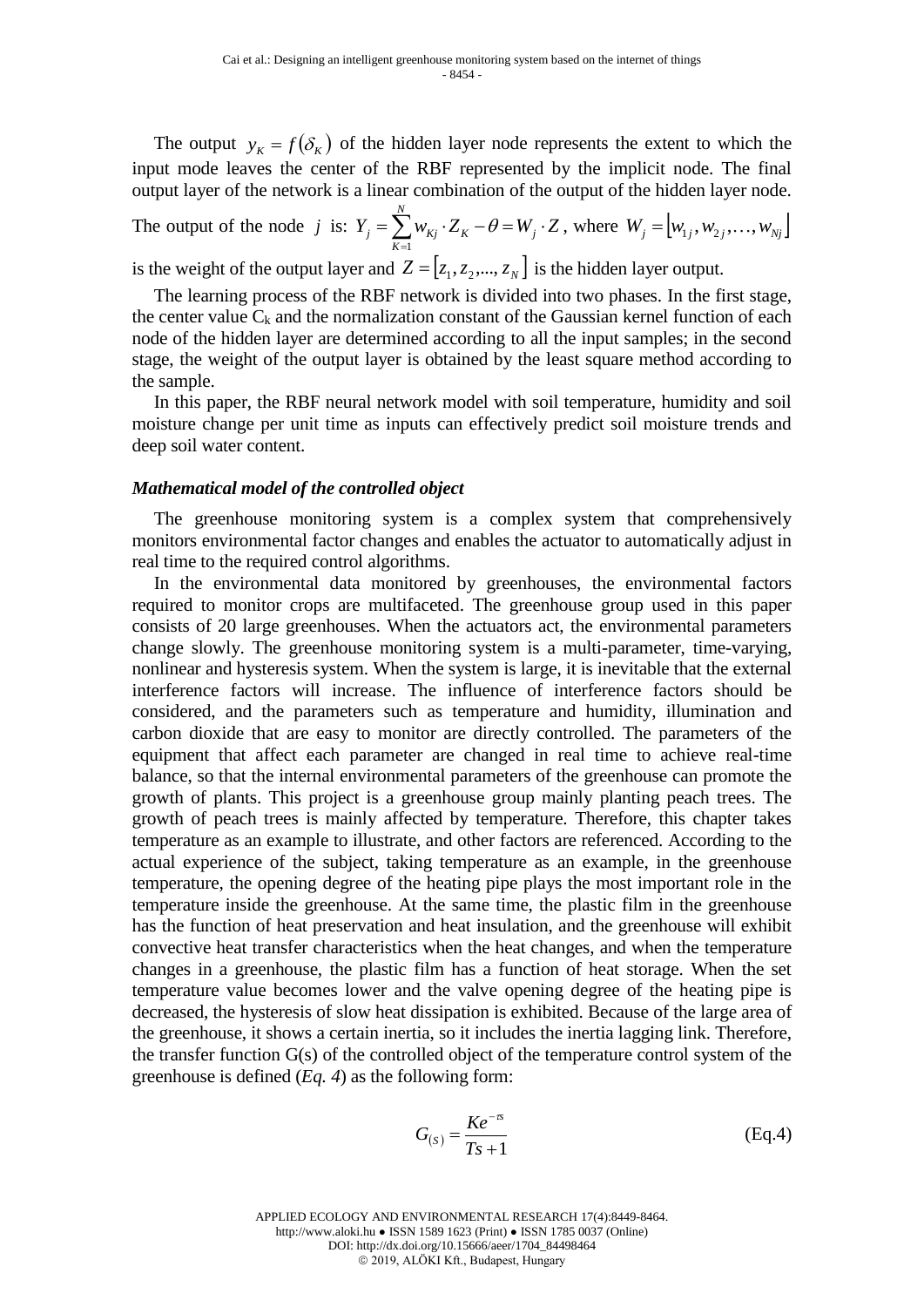The characteristics of the controlled object can be described by three parameters: K (static gain),  $\tau$  (lag time), and T (time constant).

The static gain K refers to the ratio of the system output to the system input when the system reaches a steady state. It does not change due to other changes. It is only related to the controlled object and is a sign indicating the stability of the controlled object. The larger the K, the worse the stability, and the smaller the K, the stronger the stability.

The lag time  $\tau$  represents a dynamic parameter describing the hysteresis, and it takes a long time for the controlled quantity to change as the input variable changes.

The time constant T reflects the degree of change of the output variable from the initial state to the steady state after the input signal is applied, reflecting the fast and slow characteristics of the dynamic process of the controlled object (Lu et al., 2019).

#### *Discretization algorithm*

The idea of discretization algorithm is to discretize continuous attributes into classification attributes, which provides an important way for the conversion between different types of data. In practical applications, the data set to be clustered contains both continuous attribute data and classification attribute data. But unfortunately, most of the existing algorithms can only process the data of the classification attribute, or the data of the classification attribute is more suitable than the data of the continuous attribute. In order to adapt to this situation, it is required to discretize the data of continuous attributes.

There are many advantages to the discretization of continuous attributes: discretization results reduce the need for storage space in subsequent processing algorithms; discretized data is the specification and simplification of the original data, easier to understand and use; continuous attribute discretization method can be effective to improve the accuracy of data analysis, thus enhancing the robustness to data noise.

Discretization of continuous attributes is a process of transforming quantitative data into qualitative data (Deng, 2019). Firstly, several segmentation points are set in the range of the continuous attribute, then the range of the continuous attribute is divided into discrete intervals, each sub-interval corresponds to a discrete value, and finally the original data is updated to a discrete value. The discretization problem is described as follows:

A decision table is a knowledge expression system consisting of a quad  $S = (U, A, V, f)$ , where  $U = \{x_1, x_2, ..., x_n\}$  is the domain and  $A = C \cup \{d\}$  is the property set.  $C = \{a_1, a_2, ..., a_m\}$  and  $\{d\}$  are the condition attribute set and the decision attribute set respectively, and  $C \cap \{d\} = \Phi$ , V is a set of attribute value ranges, and f is a map of  $U \times A \rightarrow V$ , which represents the value of each object in U on each attribute.

Suppose that for a conditional attribute  $a \in C$  and a value field of  $V_a = [l_a, r_a]$ , where there is a set of points  $l_a = c_0^a < c_1^a < c_2^a < ... c_{ka}^a < c_{ka+1}^a = r_a$ *a ka a ka*  $a \rightarrow a^a \rightarrow a^a$  $l_a = c_0^a < c_1^a < c_2^a < ... c_{ka}^a < c_{ka+1}^a = r_a$ , then this set of points divides the conditional attribute range into:  $V_a = [c_0^a, c_1^a] \cup [c_1^a, c_2^a] \cup ... \cup [c_{k_a}^a, c_{k_a+1}^a].$ *ka a ka*  $V_a = [c_0^a, c_1^a] \cup [c_1^a, c_2^a] \cup ... \cup [c_{ka}^a, c_{ka+1}^a]$ . Here each  $\left[ c_i^a, c_{i+1}^a \right)$ *i a*  $c_i^a$ ,  $c_{i+1}^a$ ) is called an interval, each  $c_{ka}^a$  is called a breakpoint, and the set of all breakpoints on the attribute *a* constitutes a breakpoint set  $Q^a = \langle c_{k}^a | (I \leq k \leq m) \rangle$ *ka*  $a = \begin{cases} c_{kq}^a & (I \leq k \leq m) \text{ of the} \end{cases}$ attribute a. The ultimate goal of discretization is to find a suitable set *Q* of breakpoints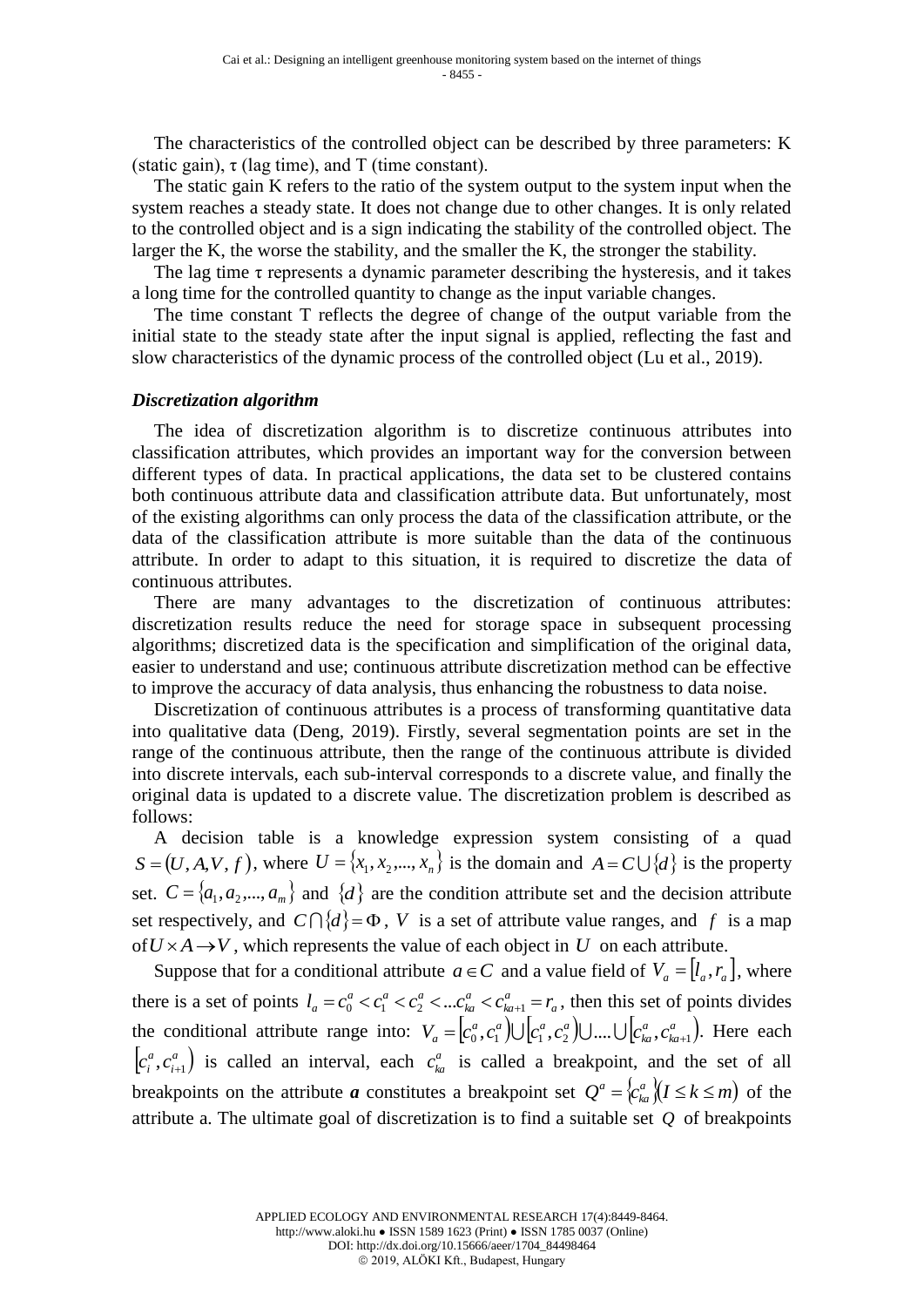for all continuous properties. Therefore,  $Q = \bigcup Q^a (a \in C)$  defines a new decision table  $S^p = (U, A, V^p, f^p)$ , and for  $\vee x \in U$ ,  $i \in \{0, \dots k_a\}$ ,  $f^p(x, a) = i \leftrightarrow f(x, a) \in [c_i^a, c_{i+1}^a]$ . *i a i p*  $i \in \{0, \dots k_a\}, f^p(x, a) = i \leftrightarrow f(x, a) \in [c_i^a, c_{i+1}^a].$ 

The process of discretization of continuous attributes is the process of dividing the range of continuous attributes by using the selected breakpoints. Suppose that an attribute has  *attribute values, and then there are*  $*r* −1$  *breakpoints on this attribute. As* the number of attribute values increases, the number of breakable points will increase with the value of the attribute. The process of selecting breakpoints is the process of merging attribute values. The discretization process of continuous attributes can reduce information redundancy and reduce the size of data, thus reducing the requirement for storage space. The discretization of the data can also reduce the complexity of subsequent processing data.

Evaluating the success of a discretization algorithm can be considered from the following three aspects: (1) The completeness of discretization. A successful discretization algorithm needs to be able to discretize multiple continuous attributes because the data set may contain more than one continuous attribute, so the discretization algorithm must be able to handle all of the continuous attributes in the data set rather than selectively processing some of the continuous attributes. (2) The degree of simplicity of discretization results. The number of discretized intervals should be as small as possible. If the number of breakpoints is too large, the recurrence of the data processed by the subsequent algorithm will be increased. (3) The degree of consistency of the data. Discretized results should maintain the original data as much as possible, minimizing the rate of information loss.

### **Experiments**

After completing the software design of the greenhouse remote intelligent control system, the corresponding system debugging is carried out. The successful PC software interface is connected with the corresponding hardware device to test each control function module in the greenhouse to verify the feasibility of the overall system design. This article uses a PC with Windows 10 operating system as the host, and the target is the Tiny6410 development board. Firstly, you need to install the VMware10.0 virtual machine on your PC and then install your own Linux system in the virtual machine. Network training and simulation were carried out using the MATLAB software in the computer to control the temperature, moisture, the concentration of  $CO<sub>2</sub>$  and illumination intensity in the greenhouse environment. Compare the data collected by the smart system sensor with the data measured by the humidity meter (Yi, 2018).

### **Discussion**

This paper gives an overall framework considering the limitations of current equipment, the structure of the greenhouse site, and the needs of reality. The greenhouse site is mainly composed of data collection and video surveillance; the server is composed of a data server, a video server and a server, and the three can be on the same server; the client actually refers to the customer and the agricultural monitoring service network that is open to the public (Zeng, 2018). The greenhouse site is connected to the server through a mobile network, and the client and server interact through the Internet, as shown in *Figure 3*.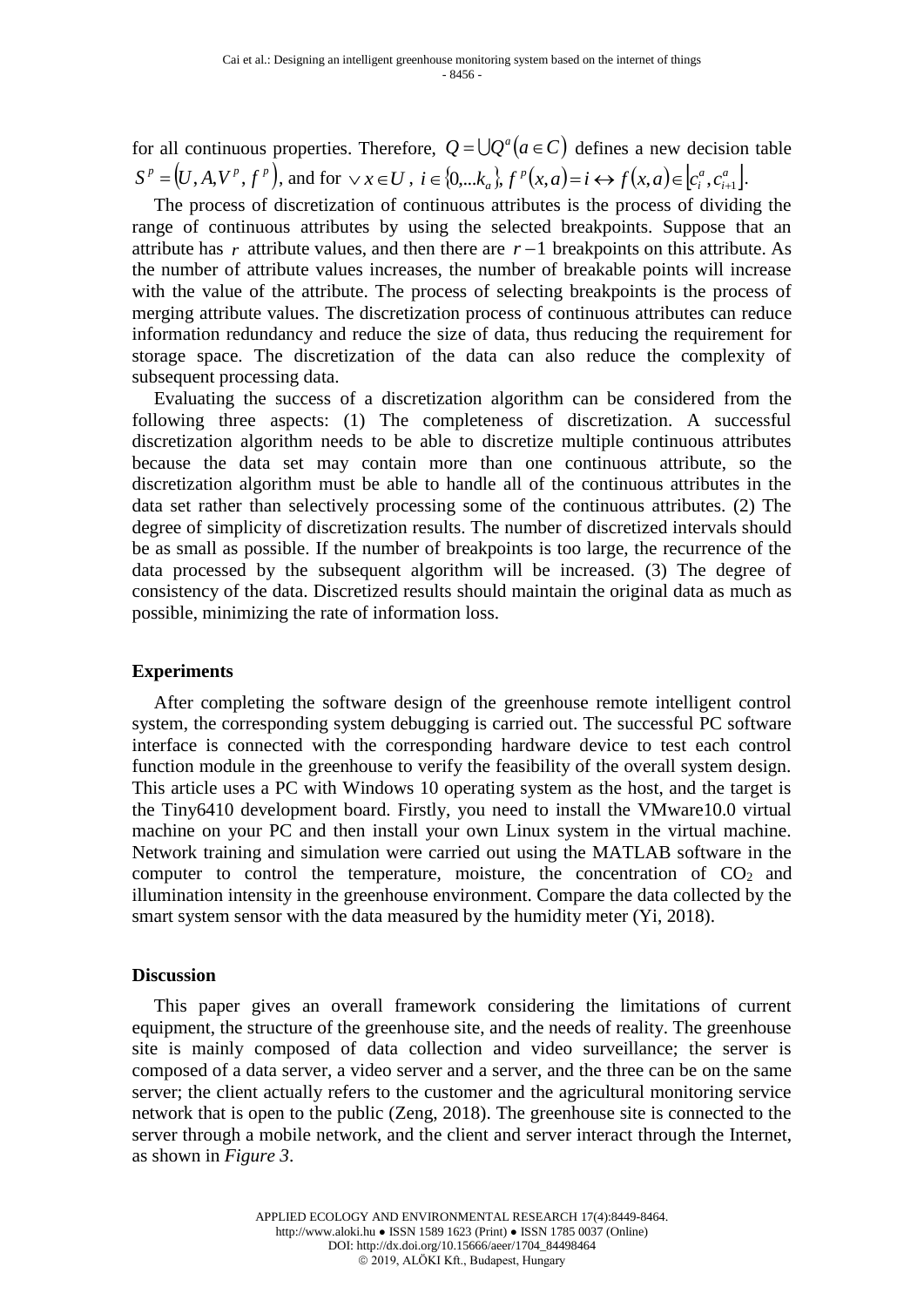

*Figure 3. Overall system framework*

The main environmental factors affecting crop growth in the microclimate environment of greenhouses are temperature, humidity, solar radiation, and carbon dioxide concentration (Shan, 2018). This test mainly collected detailed test parameter values for meteorological conditions such as temperature, humidity,  $CO<sub>2</sub>$  concentration and illumination intensity in the greenhouse. Among them, a routing node is set up between each module, which can be regarded as a "data transmission transfer station". When the distance between the module and the coordinator is far, this may result in no way to transmit data. At this time, the routing node plays a role of relaying, providing convenient data transmission channels through the node to ensure the integrity of system data transmission. Therefore, the setting of the node not only ensures the stability of the system control process, but also increases the transmission distance of the data (Zhang et al., 2017).

In order to verify the feasibility of the system, when collecting data on the greenhouse environmental factors, before the experiment, taking into account the accuracy of the reference values, it is necessary to accurately test each sensor module. Various types of sensors are installed in different corners of the laboratory to ensure the integrity of data collection anywhere in the laboratory. When detecting the received data, in order to more intuitively observe the trend of the data, one of the sensors collects the data interface, and the detected value obtained by the interface is compared with the data collected by the actual engineering instrument, thereby verify the validity of the data collection (Lu, 2018). During the interval of every half hour, data of 6 groups of different time periods are collected, and the collected data is detected, and the average value of the data is compared with the actual collected data. The data comparison results are shown in *Tables 1* and *2*.

According to the experimental data comparison analysis table, it can be seen that the temperature sensor used in the laboratory has a temperature error range of  $\pm 0.3$  °C compared with the industrial meter, and the humidity sensor used in the laboratory has a humidity error range of -0.6–1.1% RH compared to the industrial instrument. Through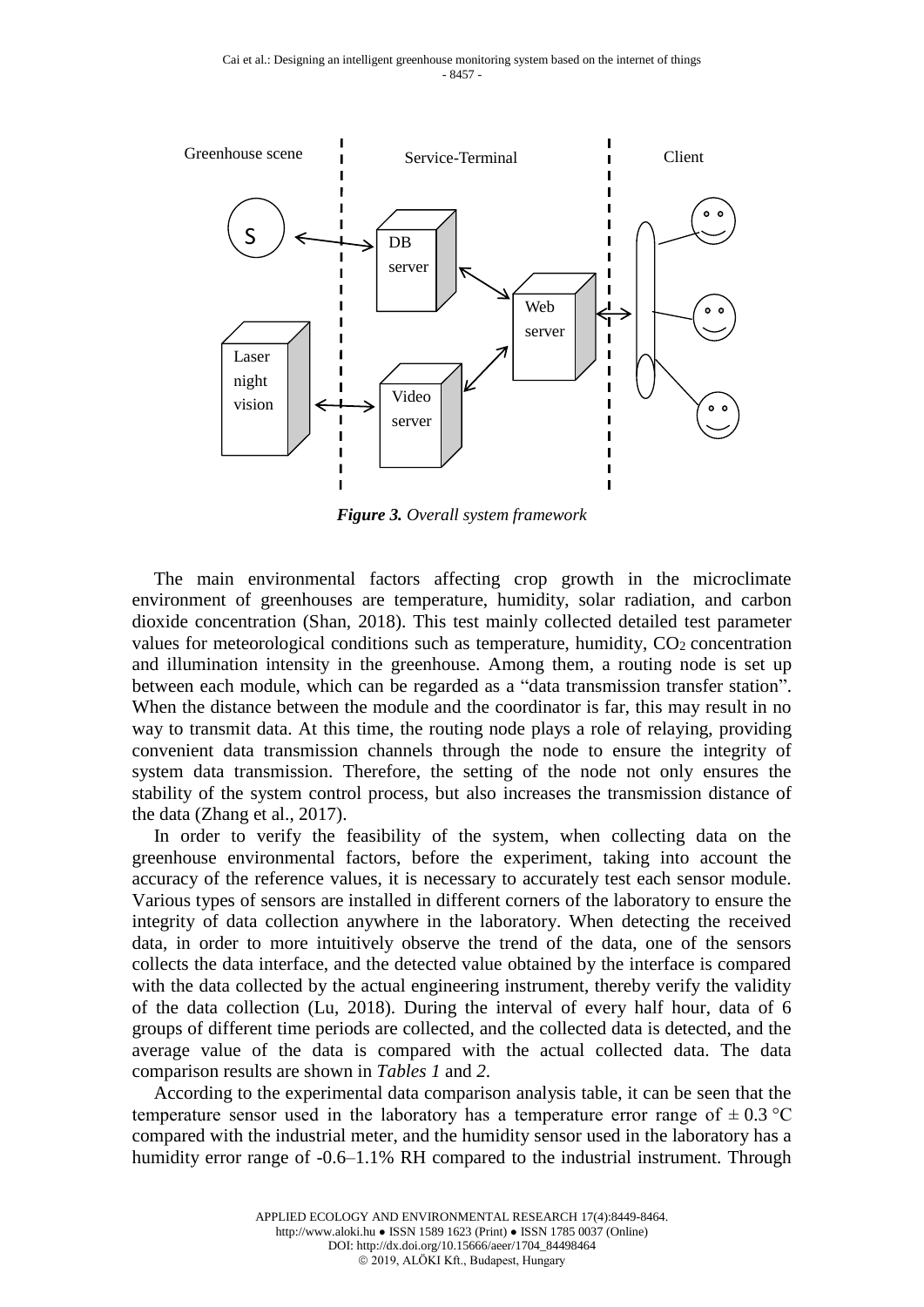the comparison of experimental data, the temperature and humidity sensor measurement error is within a reasonable range, and the data collected by the sensor can be verified to have reliability characteristics.

| Serial number  | the sensor °C | Temperature collected by Temperature measured by the<br>temperature meter °C | <b>Temperature error</b><br>value °C |
|----------------|---------------|------------------------------------------------------------------------------|--------------------------------------|
|                | 17.6          | 17.7                                                                         | $-0.1$                               |
| $\mathfrak{D}$ | 19.2          | 19.1                                                                         | 0.1                                  |
|                | 20.4          | 20.6                                                                         | $-0.2$                               |
| 4              | 21.7          | 21.5                                                                         | 0.2                                  |
|                | 21.7          | 21.9                                                                         | $-0.2$                               |
|                | 23.2          | 22.9                                                                         | 0.3                                  |

*Table 1. Comparison of light intensity data*

*Table 2. Comparison of humidity data*

| <b>Serial</b><br>number | Humidity collected by the<br>sensor %RH | <b>Humidity measured by</b><br>humidity meter %RH | <b>Humidity error value</b><br>%RH |
|-------------------------|-----------------------------------------|---------------------------------------------------|------------------------------------|
|                         | 41.1                                    | 40.4                                              | 0.7                                |
| 2                       | 49.1                                    | 48.6                                              | 0.5                                |
| 3                       | 56.8                                    | 55.7                                              | 1.1                                |
| 4                       | 68.4                                    | 67.8                                              | 0.6                                |
|                         | 70.3                                    | 71.1                                              | $-0.8$                             |
| 6                       | 76.5                                    | 77.2                                              | $-0.7$                             |

For the design of the illumination sensor, an LED light device is used to measure the light intensity in the laboratory. Six sets of data were taken for analysis. The average of the six sets of data was compared with the data collected by the light intensity measuring instrument in the actual project. The results of the comparative analysis of the light intensity data are shown in *Table 3*.

| <b>Serial</b><br>number | Light intensity collected by<br>the sensor Lx | Data measured by the<br><b>Error</b> Lx<br>illuminometer Lx |     | <b>Relative</b><br>error % |
|-------------------------|-----------------------------------------------|-------------------------------------------------------------|-----|----------------------------|
|                         | 1103                                          | 1099                                                        | 4   | 0.36                       |
| 2                       | 1356                                          | 1321                                                        | 35  | 2.58                       |
| 3                       | 2689                                          | 2660                                                        | 29  | 1.72                       |
| $\overline{4}$          | 4780                                          | 4705                                                        | 75  | 1.57                       |
| 5                       | 6643                                          | 6556                                                        | 87  | 1.31                       |
| 6                       | 12453                                         | 12343                                                       | 110 | 0.88                       |

*Table 3. Comparison of light intensity data*

From the comparison of the above experimental data, it can be seen that the light intensity data collected by the sensors in the laboratory is between 0.36 and 2.58% than the light intensity of the actual engineering light intensity equipment. Therefore, the effectiveness of the data collected by this sensor is indicated.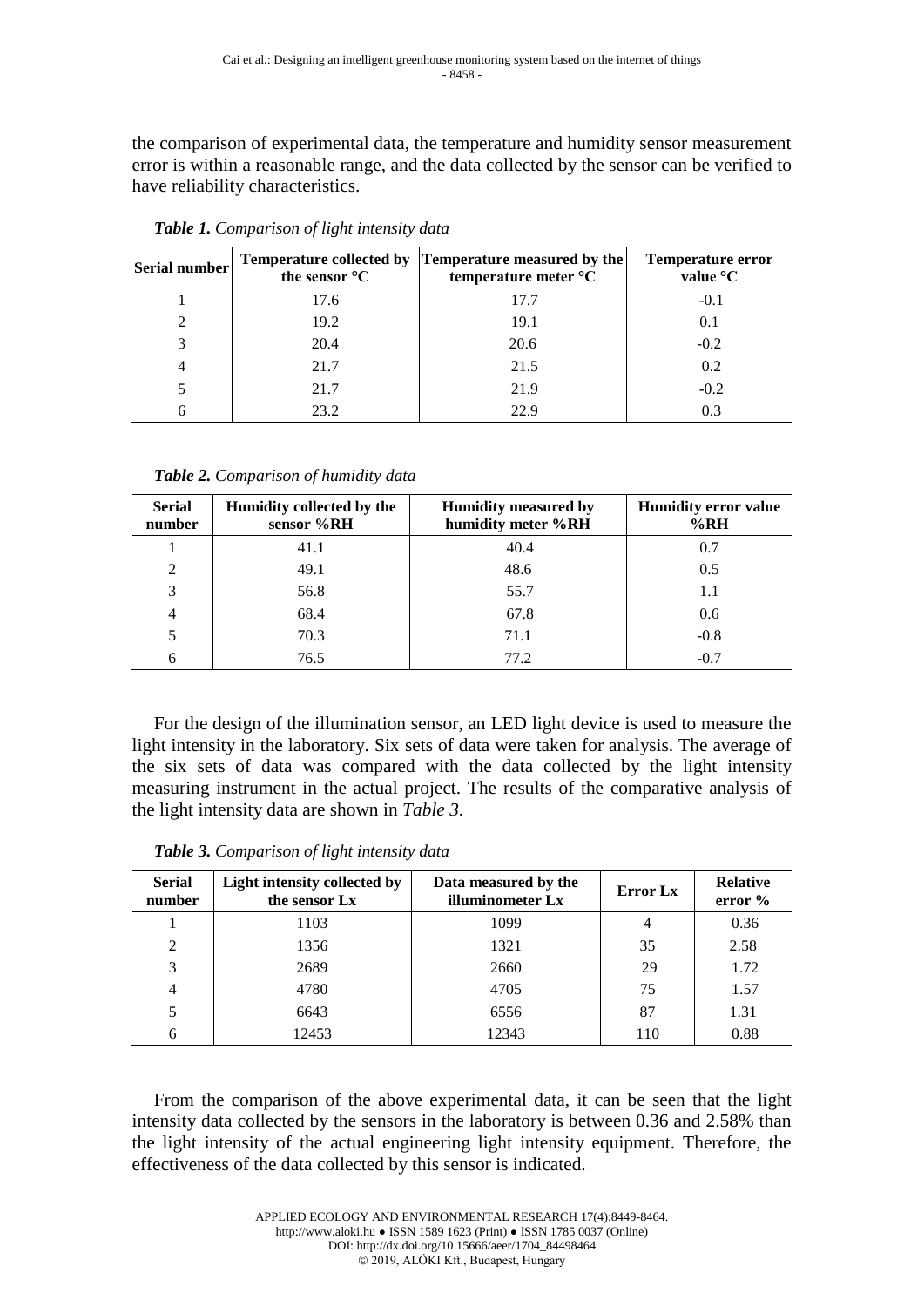Similarly, the  $CO<sub>2</sub>$  data will also be valid, so the data acquisition is available, and then the experimental results of the fuzzy adaptive PID controller are tested experimentally, and the pre-designed control system is applied to the greenhouse for experiments. In the aspect of temperature and humidity control, the fuzzy adaptive PID control method is introduced. Since the humidity and temperature control design are similar, the temperature is taken as an example for detailed design, and the illumination is controlled by the upper and lower limit values.

For the regulation of temperature and humidity in the greenhouse, a half-year followup test was conducted, and the test time was 08:30-15:00 every day. Through the parameter setting module in the system, the crop is set to a temperature range of 19 to 23 °C and a humidity range of 60–90% RH. According to its variation in the growth cycle, the ideal temperature setting is 20 °C, and the ideal humidity setting is 80% RH. In the parameter setting module, the value of the greenhouse degree is determined, and the value is input into the system, and after the corresponding saving process is performed, the intelligent control module is operated. In the one-week tracking test, the data collection interval is 30 min. The data collected on any day is selected for experimental analysis. The changes in greenhouse environmental factor parameter values are shown in *Table 4*.

| <b>Serial</b><br>number | <b>Time</b> | <b>Temperature</b><br>value $\rm{^{\circ}C}$ | <b>Humidity value</b><br>%RH | <b>Sunlight</b><br>illumination lx | CO <sub>2</sub> concentration |
|-------------------------|-------------|----------------------------------------------|------------------------------|------------------------------------|-------------------------------|
|                         |             |                                              |                              |                                    | ppm                           |
| 1                       | 8:30        | 19.0                                         | 82.3                         | 4312                               | 1312                          |
| $\overline{2}$          | 9:00        | 19.5                                         | 82.1                         | 4641                               | 1411                          |
| 3                       | 9:30        | 20.1                                         | 79.8                         | 5123                               | 1091                          |
| $\overline{4}$          | 10:00       | 20.4                                         | 77.2                         | 6001                               | 901                           |
| 5                       | 10:30       | 20.7                                         | 78.8                         | 9137                               | 721                           |
| 6                       | 11:00       | 20.8                                         | 76.9                         | 10011                              | 901                           |
| 7                       | 11:30       | 21.2                                         | 77.8                         | 12404                              | 1047                          |
| 8                       | 12:00       | 21.5                                         | 80.9                         | 13115                              | 1109                          |
| 9                       | 12:30       | 22.1                                         | 82.6                         | 10132                              | 1216                          |
| 10                      | 13:00       | 23.0                                         | 79.3                         | 11478                              | 1110                          |
| 11                      | 13:30       | 22.4                                         | 77.8                         | 10014                              | 1921                          |
| 12                      | 14:00       | 21.1                                         | 76.9                         | 9311                               | 1104                          |
| 13                      | 14:30       | 20.1                                         | 80.2                         | 8121                               | 1114                          |
| 14                      | 15:00       | 19.5                                         | 83.1                         | 7123                               | 1220                          |

*Table 4. Indoor environmental parameter values*

It can be seen from *Table 4* that the temperature value in the greenhouse is always within the range of  $16.5{\text -}23.0$  °C in different time periods, and the humidity value is always kept within the range of 68.2–89.3% RH. According to the data collected from the outdoor, the indoor and outdoor temperature and humidity are compared, and the indoor and outdoor temperature comparison results are shown in *Figure 4*.

The dotted line represents the outdoor temperature change, the solid line represents the indoor temperature, and the blue line represents the temperature set value of 20 °C. It can be seen from the analysis in *Figure 4* that the error range between the indoor temperature change trend and the set value can be kept within  $\pm 4^{\circ}$ C, while the indoor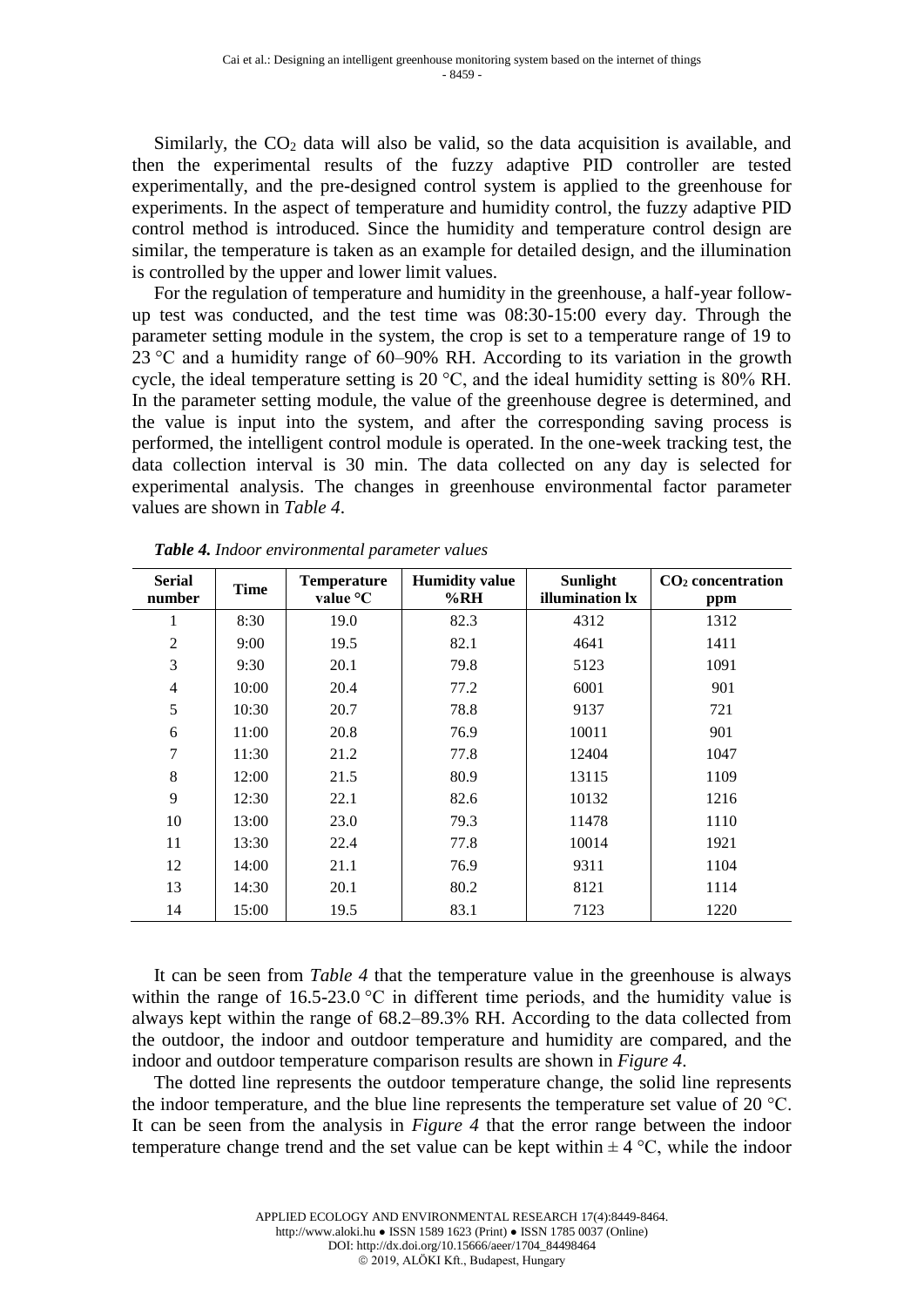temperature is affected by the outdoor temperature. The increase of the outdoor temperature causes the indoor temperature to increase. A sudden drop in the outdoor temperature causes a decrease in the indoor temperature.



*Figure 4. Comparison of indoor and outdoor temperature*

The indoor humidity comparison results are shown in *Figure 5.*



*Figure 5. Comparison of indoor and outdoor humidity*

The blue straight line is set to 80% R, the dotted line is the outdoor humidity, and the solid line is the indoor humidity. It can be seen from the analysis in *Figure 5* that the error range between the change of indoor humidity and the set value is kept at  $\pm 10\%$ RH, the error of humidity can be kept within the set ideal error range. The indoor temperature is increasing when the outdoor humidity is lowered.

Through the comparative analysis of the experimental data, the fuzzy adaptive PID control algorithm can respond to the environmental changes in the system in time, so that the environmental factor control process can have good performance indicators and meet the good control effect.

#### **Conclusions**

Greenhouse cultivation in agriculture has brought convenience to improve people's living standards, and has been rapidly promoted and applied. Environmental factors such as temperature, humidity, light intensity, and  $CO<sub>2</sub>$  concentration in the greenhouse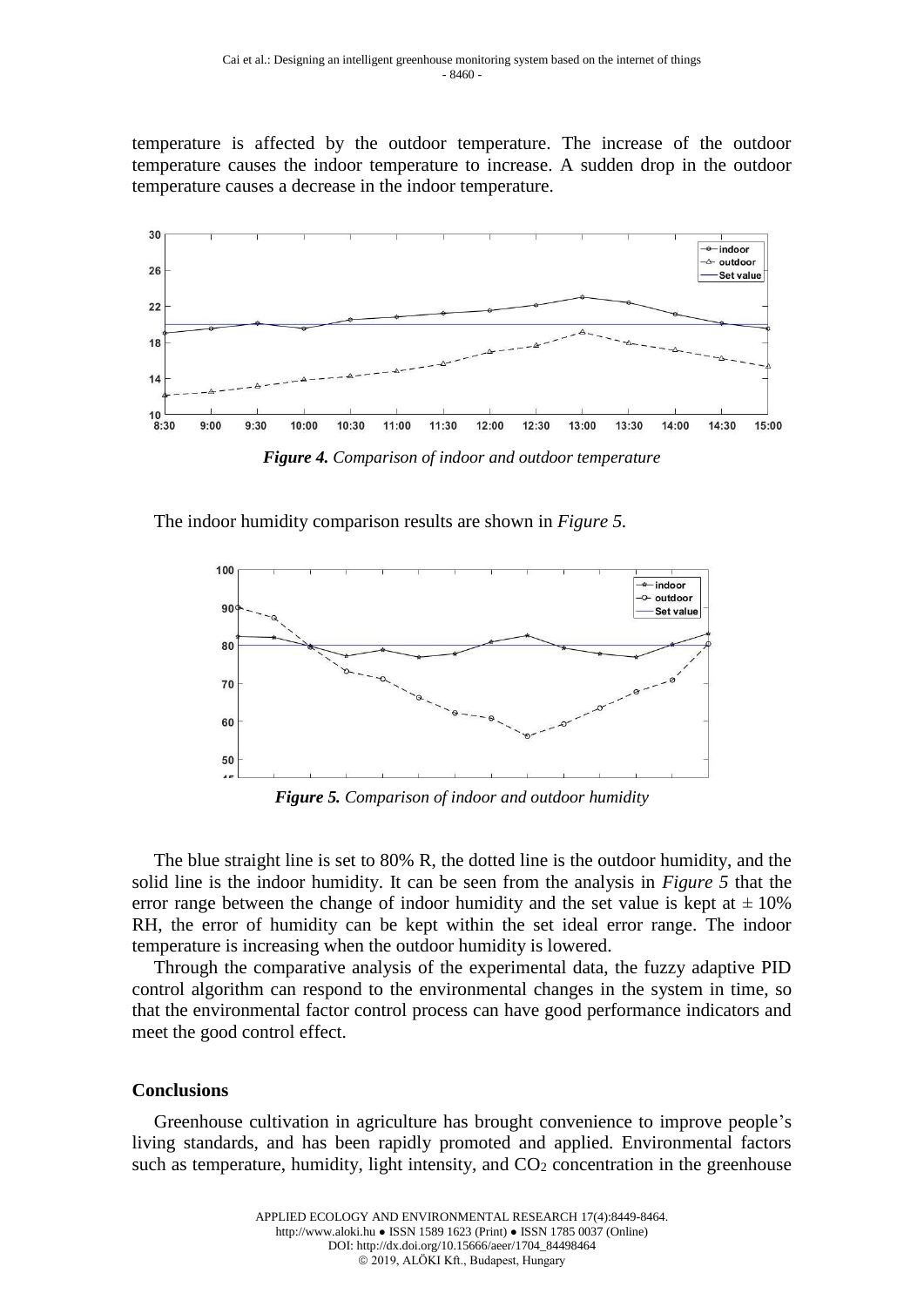planting environment have a great impact on crop production. Timely and effective monitoring of these environmental factors will greatly promote production. At the earliest, only the manual monitoring and control methods can be used for greenhouse environmental management. With the development of automation technology and computer technology, monitoring technology has gradually developed and is now applied to the IoT. In this regard, in the framework of the IoT, the Zig Bee node with sensors is placed in the greenhouse to collect data, and the required environmental data is collected in real time. The Zig Bee node self-organizes to form a wireless sensor network, which is passed through the Zig Bee node. Control information is passed to the controller of the actuator to control changes in environmental variables. It mainly monitors environmental parameters such as temperature, humidity,  $CO<sub>2</sub>$  concentration and light intensity in greenhouses, as well as remote control of water pump, exhaust, lighting and other equipment in the greenhouse. Finally, based on the characteristics of the greenhouse environment, the mathematical model of the greenhouse was established and the final model optimization was carried out. The mathematical model was established in MATLAB, and the performance of the designed controller was verified by simulation. The simulation experiments show that the fuzzy adaptive PID control algorithm is superior to the conventional PID control algorithm and pure fuzzy control algorithm in the dynamic performance index of system control, and is controlled by the following greenhouse cultivation.

### *Temperature and humidity control strategy*

For example, in the low temperature environment in winter, the principle of controlling the temperature and then controlling the humidity should be followed. After the indoor temperature has reached a certain level, then the humidity is adjusted to meet the set requirements. If the humidity is high and the temperature is low, heating and heat preservation are the main factors. The dehumidification operation can only be achieved when the temperature rises to a specific value. In the summer when the temperature is high, the principle of controlling the humidity and then controlling the temperature should be followed. When the humidity is too low, you should turn on the humidifying device. When the temperature is too high, you need to measure the relative humidity in the room when you need to start the cooling device. The cooling device can only be started when the humidity value is less than a certain setting range.

### *Light intensity control strategy*

The ideal value of the light intensity in the greenhouse is 20,000 to 70,000 lx. The specific implementation scheme is: (1) When the light intensity is greater than 70000 lx, open the outer shade net and close the inner shade net; (2) When the light intensity is between 20000 and 70,000 lx, if the external shading is turned off, the inner shading remains unchanged; if the external shading is turned on, the inner shading is turned off. (3) When the light intensity is less than 20000 lx, the inner and outer shade nets are closed; (4) When the light intensity is below 5000 lx and the time is between 8am and 17pm, turn on the fill light.

It can be seen that the Internet of Things will become a new "smart agriculture" production-operation-sales model, which is subversive to the traditional agricultural tillage. It is conducive to the sustainable development of agriculture in China at the present stage.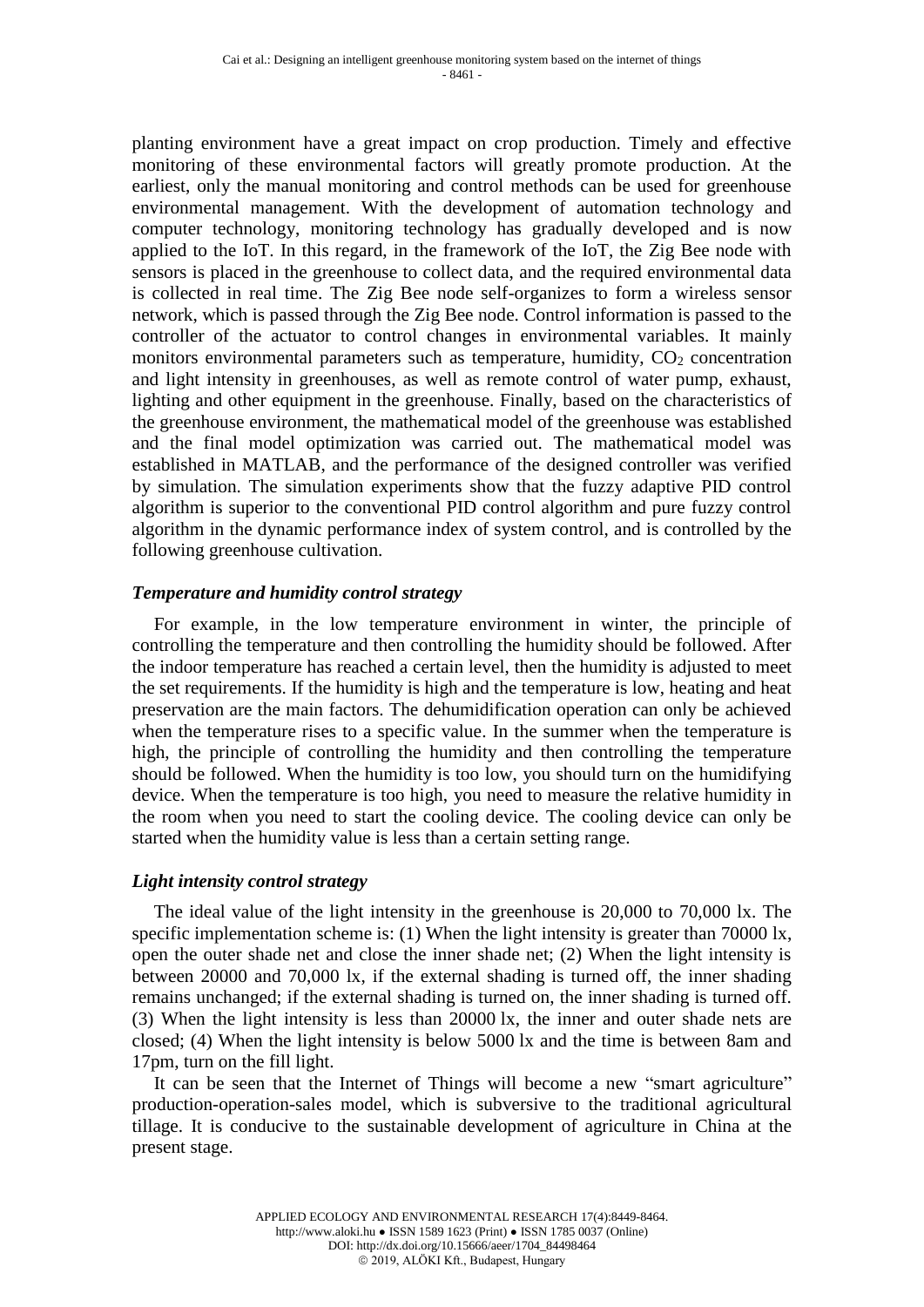**Acknowledgements.** The authors thank the editor and anonymous reviewers for their helpful comments and valuable suggestions. This research was supported by Zhejiang Provincial Natural Science Foundation of China under Grant No. LY15E080016 and funded by Beijing Key Lab of Heating, Gas Supply, Ventilating and Air Conditioning Engineering (No. NR2015K07). Programs supported by Ningbo Natural Science Foundation (No. 2016A610113).

**Author contributions.** Conceptualization: W. C.; Methodology: X. D. W.; Validation: W. C. and Q. T.; Writing—original draft preparation: W. C.; Writing—review and editing: Q. T. and X. D. W.

**Conflict of interests.** There are no potential competing interests in our paper, and all authors have seen the manuscript and approved to submit it to your journal. We confirm that the content of the manuscript has not been published or submitted for publication elsewhere.

**Declarations.** Ethical approval and consent to participate: Approved. Consent for publication: Approved. Availability of supporting data: We can provide the data.

#### **REFERENCES**

- [1] Azeem, N., Arslan, C. H., Rashid, H., Sattar, A. (2018): Comparative study of hospital waste management practices at different health care units in district Faisalabad for the development of improvement strategies. – Earth Sciences Pakistan 2(2): 16-21.
- [2] Buscheck, T. A., Sun, Y., Chen, M. (2012): Active CO<sub>2</sub> reservoir management for carbon storage: Analysis of operational strategies to relieve pressure buildup and improve injectivity. – International Journal of Greenhouse Gas Control 6(1): 230-245.
- [3] Choudhari, P. P., Nigam, G. K., Singh, S. K., Thakur, S. (2018): Morphometric based prioritization of watershed for groundwater potential of Mula River basin, Maharashtra, India. – Geology, Ecology, and Landscapes 2(4): 256-267.
- [4] Deng, Y. (2019): Numerical simulation of the effect of protection layer mining on the underlying strata. – Acta Microscopica 28(1).
- [5] Dickinson, J. S., Buik, N., Matthews, M. C. (2017): Aquifer thermal energy storage: Theoretical and operational analysis. – Géotechnique 59(3): 249-260.
- [6] Espinosafaller, F. J. (2012): A ZigBee Wireless sensor network for monitoring an aquaculture recirculating system. – Journal of Applied Research & Technology 10(3): 380-387.
- [7] Fan, C., Wen, Z., Wang, F. (2011): A middleware of Internet of Things (IoT) based on Zigbee and RFID. – IET International Conference on Communication Technology and Application, pp. 732-736.
- [8] Hale, G., Kapan, T., Minoiu, C. (2016): Crisis transmission in the global banking network. – IMF Working Papers 16(91): 1.
- [9] Hithnawi, A., Li, S., Shafagh, H. (2016): CrossZig: combating cross-technology interference in low-power wireless networks. – International Conference on Information Processing in Sensor Networks, IEEE Press.
- [10] Jang, H. J., Park, C. Y., An, J. S. (2015): Effects of a 2 nm thick Al 2 O 3, buffer layer in metal auxiliary electrode on lifetime and stable operation of large-area organic light emitting diodes. – Organic Electronics 24: 51-56.
- [11] Joseph, O. T., Adepoju, A. A., Olufemi, A. (2019): Biodiversity: overexploited but underutilized natural resource for human existence and economic development. – Environment & Ecosystem Science 3(1): 26-34.
- [12] Jurkowski, T. P., Ravichandran, M., Stepper, P. (2015): Synthetic epigenetics—towards intelligent control of epigenetic states and cell identity. – Clinical Epigenetics 7(1): 1-12.
- [13] Kasim, S., Hassan, R., Zakaria, Z. (2019): Re-engineering in confinement method. Engineering Heritage Journal 3(1): 18-19.
- [14] Kazmierkowski, M. (2014): Advanced and intelligent control in power electronics and drives. – Industrial Electronics Magazine IEEE 8(3): 72-72.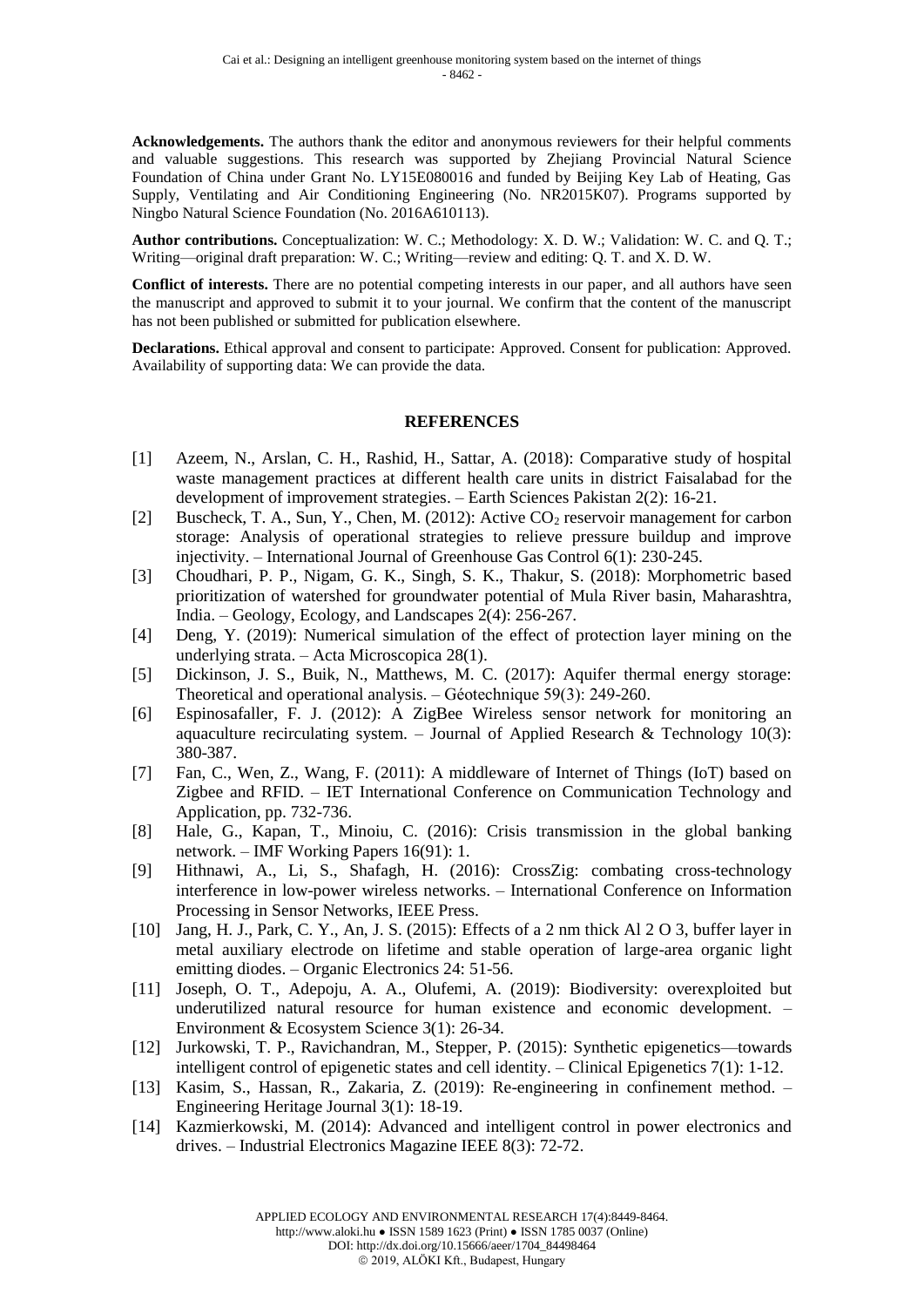- [15] Li, G., Miao, W., Jiang, G. (2017): Intelligent control model and its simulation of flue temperature in coke oven. – Discrete and Continuous Dynamical Systems - Series S (DCDS-S) 8(6): 1223-1237.
- [16] Lu, D., Feng, L., Jie, P. (2019): Solar cells various appearance defects automatic simultaneous detection system of the greenhouses. – Acta Microscopica 28(1).
- [17] Lu, D., Huang, X., Zhang, G., Zheng, X., Liu, H. (2018): Trusted device-to-device based heterogeneous cellular networks: a new framework for connectivity optimization. – IEEE Transactions on Vehicular Technology 67(11): 11219-11233.
- [18] Messelink, G. J. (2014): Persistent and emerging pests in greenhouse crops: is there a need for new natural enemies. – IOBC/WPRS Bulletin 102: 143-150.
- [19] Messo, T., Jokipii, J., Puukko, J. (2013): Determining the value of DC-link capacitance to ensure stable operation of a three-phase photovoltaic inverter. – IEEE Transactions on Power Electronics 29(2): 665-673.
- [20] Nkwuda, N. G., Theophine, M. A., Okogwu, O. I. (2019): Impacts of rock mineralization and poor sanitary system on borehole waters quality and the health implications. – Earth Sciences Pakistan 3(1): 10-13.
- [21] Okpoli, C. C. (2019): High resolution magnetic field signatures over akure and its environs, Southwestern Nigeria. – Earth Sciences Malaysia 3(1): 09-17.
- [22] Patle, G. T., Sikar, T. T., Rawat, K. S., Singh, S. K. (2019): Estimation of infiltration rate from soil properties using regression model for cultivated land. – Geology, Ecology, and Landscapes 3(1): 1-13.
- [23] Shan, P. F., Lai, X. P. (2018): Numerical simulation of the fluid–solid coupling process during the failure of a fractured coal–rock mass based on the regional geostress. – Transport in Porous Media 124(3): 1061-1079.
- [24] Snipen, L. G. (2015): Predicting plant height of greenhouse grown crops with a polynomial growth rate model. – Biometrical Journal 40(3): 295-311.
- [25] Sunny, A. A., Omowumi, A., Chris, O. A. (2018): Improved magnetic data analyses and enhancement techniques for lithological and structural mapping around Akure, Southwestern Nigeria. – Earth Sciences Malaysia 2(1): 16-21.
- [26] Tianlei, W. (2019): Nonlinear control strategies and planning for underactuated overhead cranes. – Engineering Heritage Journal 3(1): 09-12.
- [27] Timonen, J., Lääperi, L., Rummukainen, L. (2014): Situational awareness and information collection from critical infrastructure. – International Conference on Cyber Conflict IEEE, pp. 157-173.
- [28] Vakilian, K. A., Massah, J. (2017): A farmer-assistant robot for nitrogen fertilizing management of greenhouse crops. – Computers & Electronics in Agriculture 139: 153- 163.
- [29] Wertheim, J. O., LeighBrown, A. J., Hepler, N. L. (2014): The global transmission network of HIV-1. – Journal of Infectious Diseases 209(2): 304.
- [30] Yahya, N., Aziz, F., Enriquez, M. A. O., Aizat, A., Jaafar, J., Lau, W. J., Yusof, N., Salleh, W. N. W., Ismail, A. F. (2018): Preparation and characterization of Lafeo3 Using dual-complexing agents for photodegradation of humic acid. – Environment & Ecosystem Science 2(2): 30-34.
- [31] Yi, L. (2018): 3. Difference analysis of economic factors on per capita education level between the ethnic provinces and the western region. – Argos 35(68).
- [32] Yoh-Han, P., Phillips, S., Sobajic, D. (2016): Neural-net computing and the intelligent control of systems. – International Journal of Control 56(2): 263-289.
- [33] Yusof, K. H., Seman, N., Jamaluddin, M. H. (2015): Design of ultra wideband 3 dB coupled-line coupler and 90° power divider with zig-zag-shaped slot for wireless communication applications. – Wireless Personal Communications - An International Journal 84(4): 2599-2611.
- [34] Zakeri, B., Syri, S. (2015): Electrical energy storage systems: a comparative life cycle cost analysis. – Renewable & Sustainable Energy Reviews 42(C): 569-596.